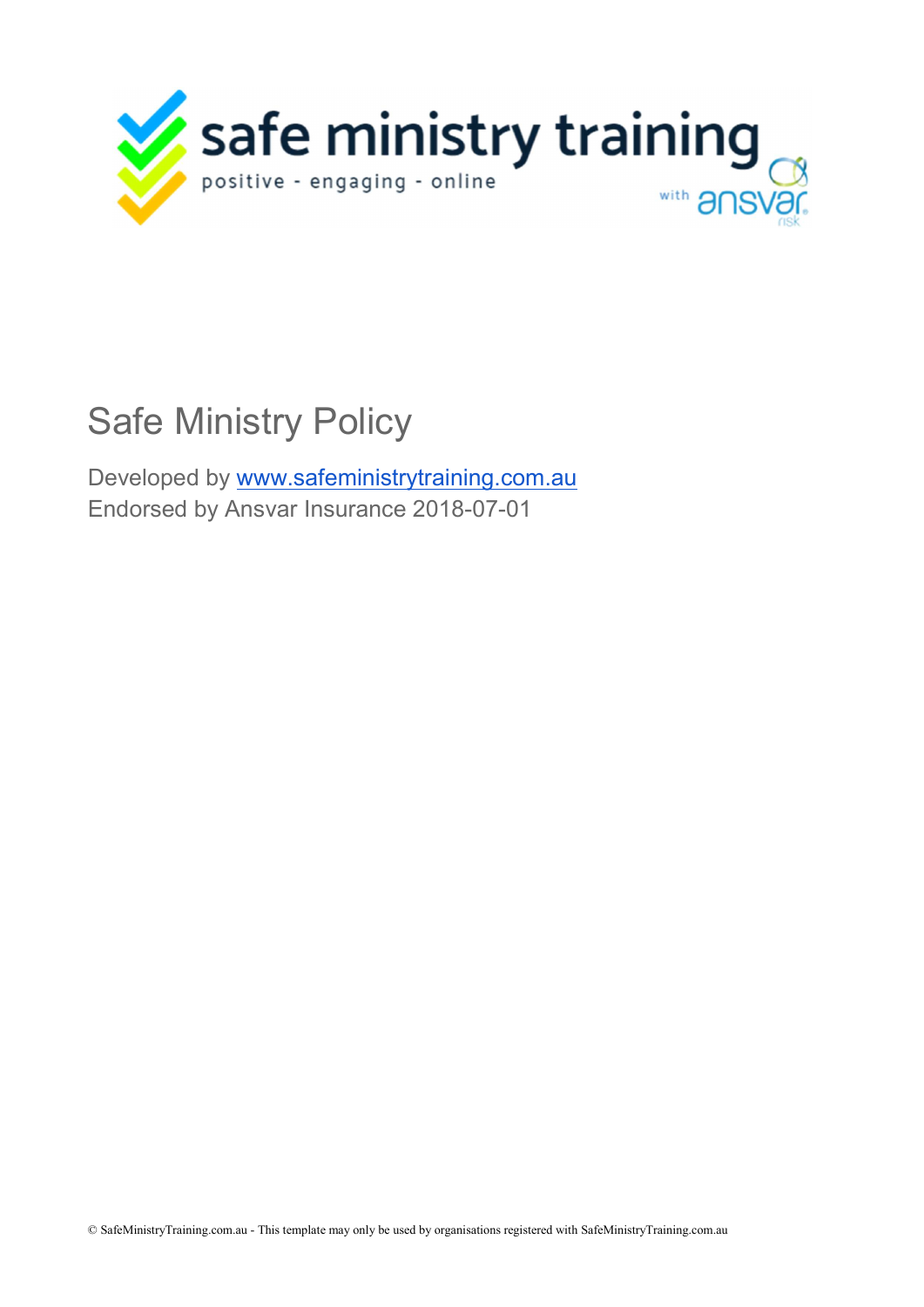# Safe Ministry Commitment Ballina Westside Community Church

### Background & Governance

This policy outlines the underlying principles that direct our approach to safeguarding vulnerable people involved with Ballina Westside Community Church (BWCC). It applies to all staff, leaders, pastors, coordinators, volunteers, trainees and anyone working on behalf of BWCC ("Relevant Leaders"). The elders of BWCC take responsibility for ensuring these principles are reviewed regularly and embedded in the organisation culture at all levels.<sup>12</sup>

# 1. Commitment to Safeguard Vulnerable People

We are committed to the Biblical call to care for the vulnerable by actively preventing harm and abuse, and by seeking to provide safe programs.<sup>3</sup> We are also responsible and accountable fulfilling our obligations under State and Federal law to protect children and vulnerable people.

We are committed to ensuring that vulnerable people (including children, families, the disabled and elderly) are informed and involved in decisions that considerably affect them. We recognise the diverse needs of vulnerable people should be taken into account and that their concerns be taken seriously.<sup>4</sup> We are committed to embedding this care into all levels of our leadership and culture.

# 2. Commitment to Screening and Training Relevant Leaders

We are committed to ensuring all Relevant Leaders are screened, appropriately supported and trained through the process outlined below.<sup>5</sup>

- 1. All Relevant leaders must be regular participants at BWCC or another like-minded evangelical church. They will have their potential roles and responsibilities clearly outlined for them as they start their role,
- 2. All Relevant Leaders must provide referees who can confirm the proposed leader is suitable to work with vulnerable people and that there is no reason the proposed leader should not be appointed in such a role,
- 3. All Relevant leaders must complete an Ansvar approved Safe Ministry Training Course (e.g. www.SafeMinistryTraining.com.au) which outlines appropriate behaviour including how to minimise the chances of harm and abuse, as well as training in how to identify and report cases of abuse,
- 4. Relevant leaders will have committed to the leader's Code of Conduct and behave as followers of Jesus and be willing to be held accountable for their behaviour, and

-

<sup>&</sup>lt;sup>1</sup> This policy is in accordance with the Children and Young Persons (Care and Protection) Act 1998 No 157

<sup>&</sup>lt;sup>2</sup> As per Point 1 of the National Statement of Principles for Child Safe Organisations

<sup>3</sup> Deuteronomy 6:4-7; Matthew 18:1-6; Mark 10:13-16

 $4$  As per Points 2, 3 & 4 of the National Statement of Principles for Child Safe Organisations

 $5$  As per Point 5, 7 & 8 of the National Statement of Principles for Child Safe Organisations

<sup>©</sup> SafeMinistryTraining.com.au - This template may only be used by organisations registered with SafeMinistryTraining.com.au